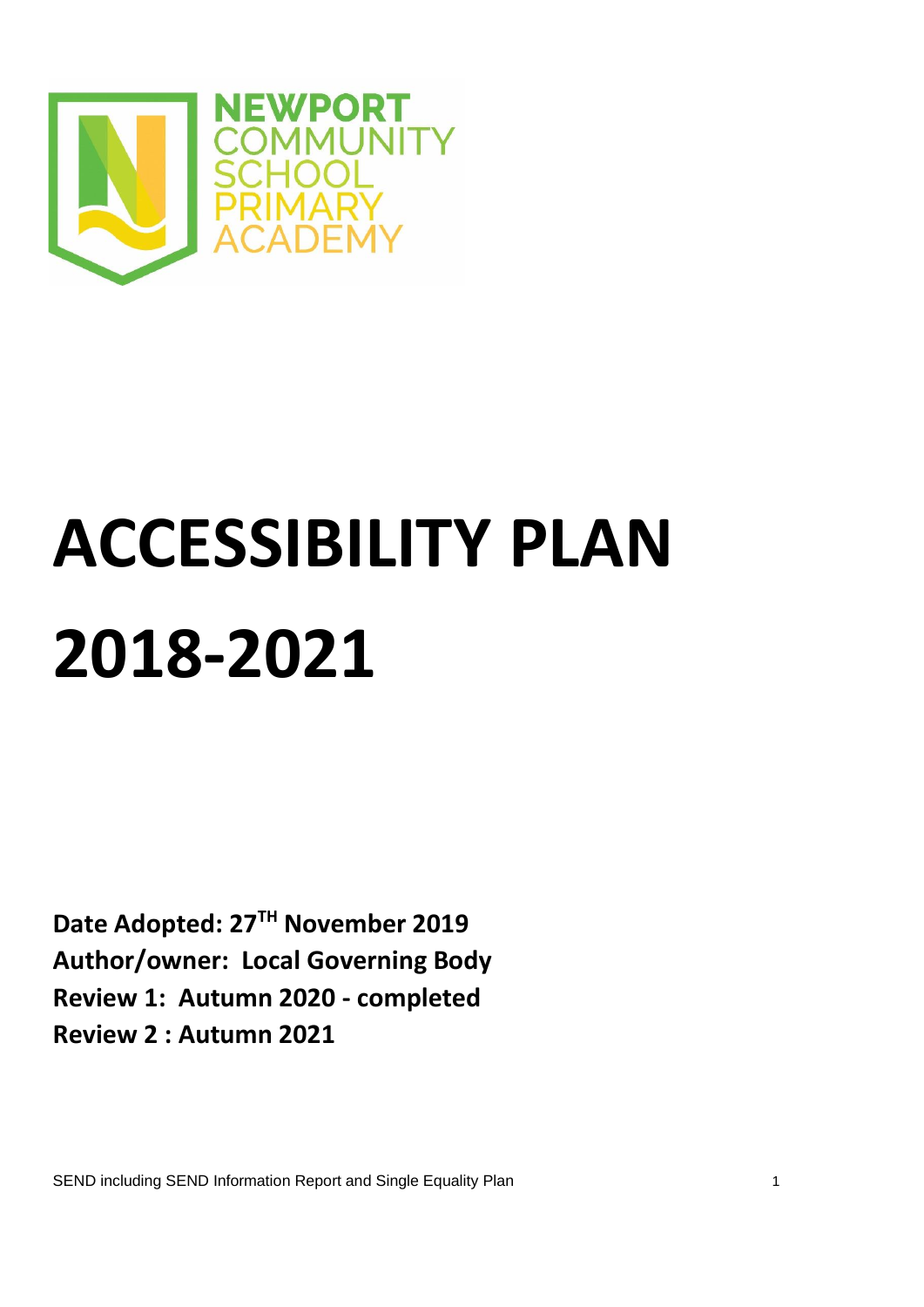1) The Accessibility Plan provides a format for addressing the statutory duties of The Equality Act 2010 and The Children and Families Act 2014. This policy is:

- Reviewed and reported on annually and re-written every three years
- Monitored by the SEND Governor and Ofsted as part of their inspection cycle.

2) The Accessibility Plan has been drawn up with reference to other school improvement document:

- North Yorkshire, Warwickshire and Liverpool, County Council
- LEAD Academy Trust
- Devon's Accessibility Strategy 2017-2020 and Local Offer.

The Accessibility Plan should be read in conjunction with the following documents:

- Equality Policy
- SEND Policy and SEND Information Report
- Behaviour Policy
- Teaching and Learning/Curriculum Policy
- PSHE Policy
- Health and Safety Policy
- School Improvement Plan

3) The school's context has informed this Accessibility Plan; views from stakeholders were gathered in June 2018 (Appendix 1) and incorporated into the action plan. An environmental audit was commissioned in July 2016 for pupils with sight loss and the recommendations considered to enhance safety, independence, accessibility and inclusion.

4) The Accessibility Plan is divided into three sections, publishing how the school aims to strategically plan to increase access over time, to:

- Improve access to the physical environment of the school to take better advantage of education, facilities and services provided
- Increase participation and access to the curriculum for pupils with a disability
- Improve and make reasonable adjustments to the delivery of written information to pupils, staff, parents, volunteers and visitors with disabilities.

5) We are committed to ensuring our school is socially and academically inclusive, which values and includes all pupils, staff, parents, volunteers and visitors, regardless of their education, physical, sensory, social, spiritual, emotional and cultural needs.

We are committed to challenging negative attitudes about disability and accessibility and to developing a culture of awareness, tolerance and inclusion.

We aim to include all users of the school, including those with disabilities and protected characteristics, in the full life of the school. Our strategies to do this include;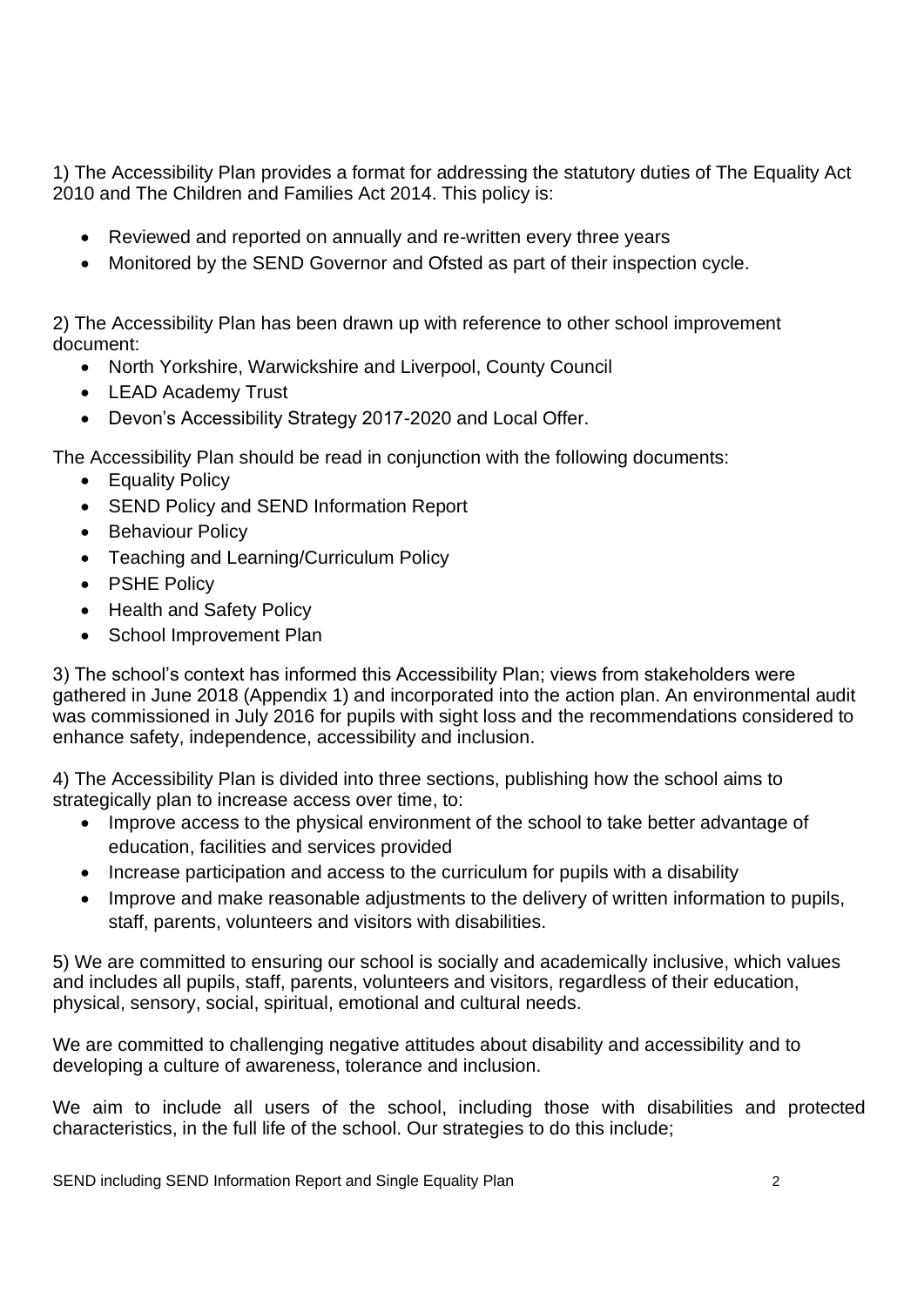- *promoting a welcoming environment for all*
- *following the Tarka Learning Partnership's admissions and recruitment policies and in adherence with equal opportunities; which do not discriminate against people with disabilities or protected characteristics or treat them unfavourably*
- *raising awareness of The Equality Act amongst staff and governors through a programme of training; acknowledging the need for ongoing training for staff and governors in the matter of disability discrimination and the need to inform attitudes on this matter*
- *planning the physical environment of the school to cater for the needs of all users of the school, including those with disabilities*
- *finding ways in which all pupils can take part in the full life of the school, including; a full curriculum, extra-curricular clubs, school excursions and residential trips, devising teaching and learning strategies to remove barriers to learning, having high expectations, working in partnership with parents and local agencies*
- *examining our curriculum, library and reading books to ensure there are examples of positive images of diversely represented individuals and groups, including people with disabilities*
- *providing written information in a form which is user friendly and where needed, providing alternative forms of communication to convey information, for example, face-to-face meetings, telephone conversations, visually supported text, etc*
- *using language which does not offend in its literature and raising awareness within the school of the importance of language*
- *effective monitoring through gathering views of stakeholders;*
- ❖ *gather the views of our pupils through a variety of systems including, collective worship, the school council, Personalised Plan (SEND), pupil reviews and Year Six exit questionnaires*
- ❖ *systems in place for staff, governors and parents to communicate their views and opinions on a variety of matters; admissions information, parent- teacher meetings, SEND reviews, PintAs, induction/transition meetings and home visits, parent questionnaires etc. It will be important to adapt and develop these communication procedures to ensure the voice of people with disabilities is regularly listened to and involved in the life of the school, to ensure disabled people are informing future plans.*

## **5. Action Plan**

We have produced an Accessibility Plan action plan to ensure that we fulfil our general and specific duties under the Equality Duty. Our previous accessibility plans outline the steps we have taken to improve curriculum access, provision of information to disabled pupils and physical access.

### **Key areas we are including as action points:**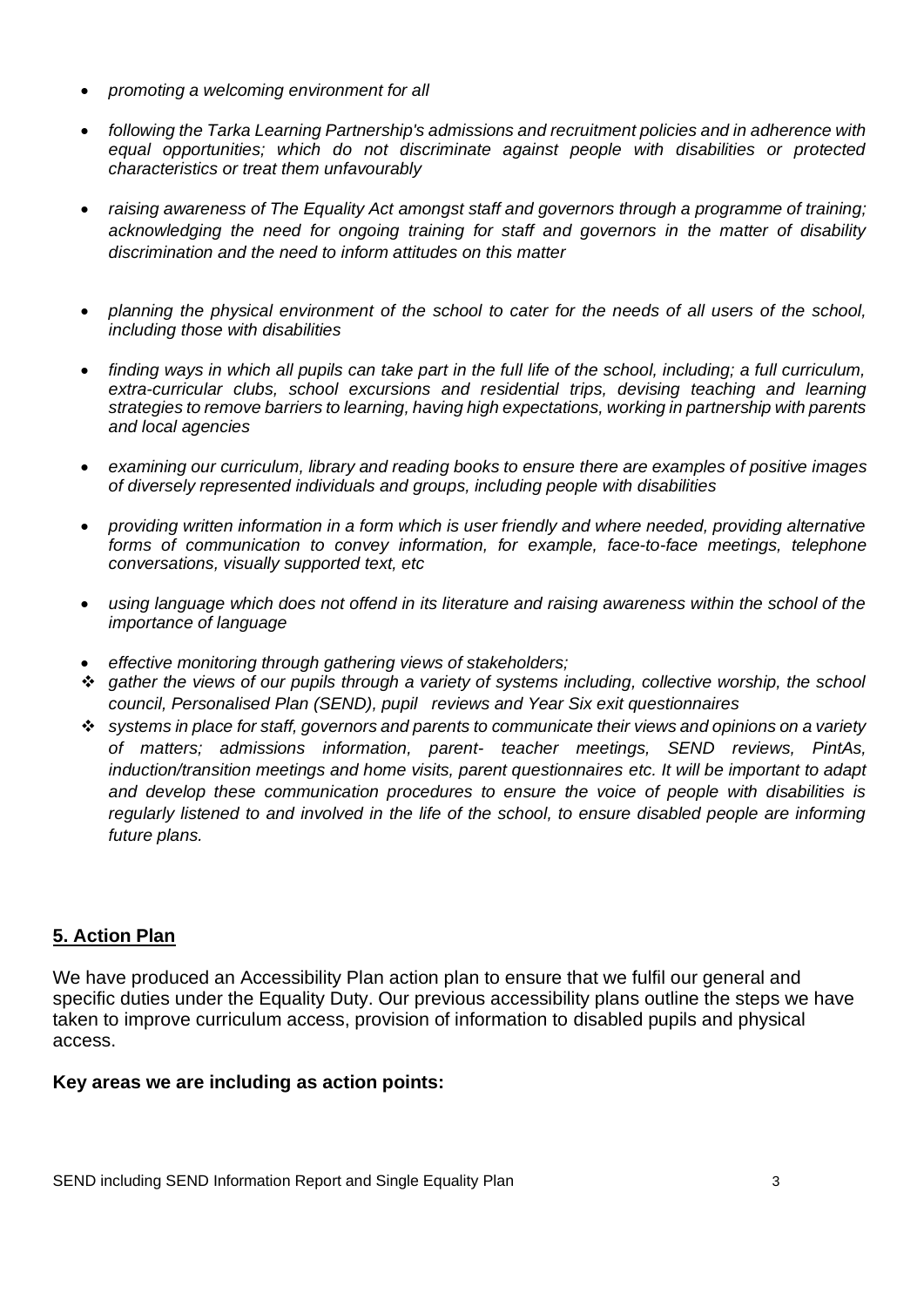- Devon's accessibility audit tool, visual access information and Autism Education Trust audits to inform improved access to the physical environment of the school and physical aids to access education
- Cycle of staff training to include raising awareness of the Disability Act

*The Deputy Head Teacher will review this policy for presentation to the Local Governing Body. The Head Teacher and Deputy Head Teacher will consult other stakeholders such as parents, health professionals and building professionals in formulating further action plans. From these discussions', priorities will be drawn up which reflect need and available financial resources.*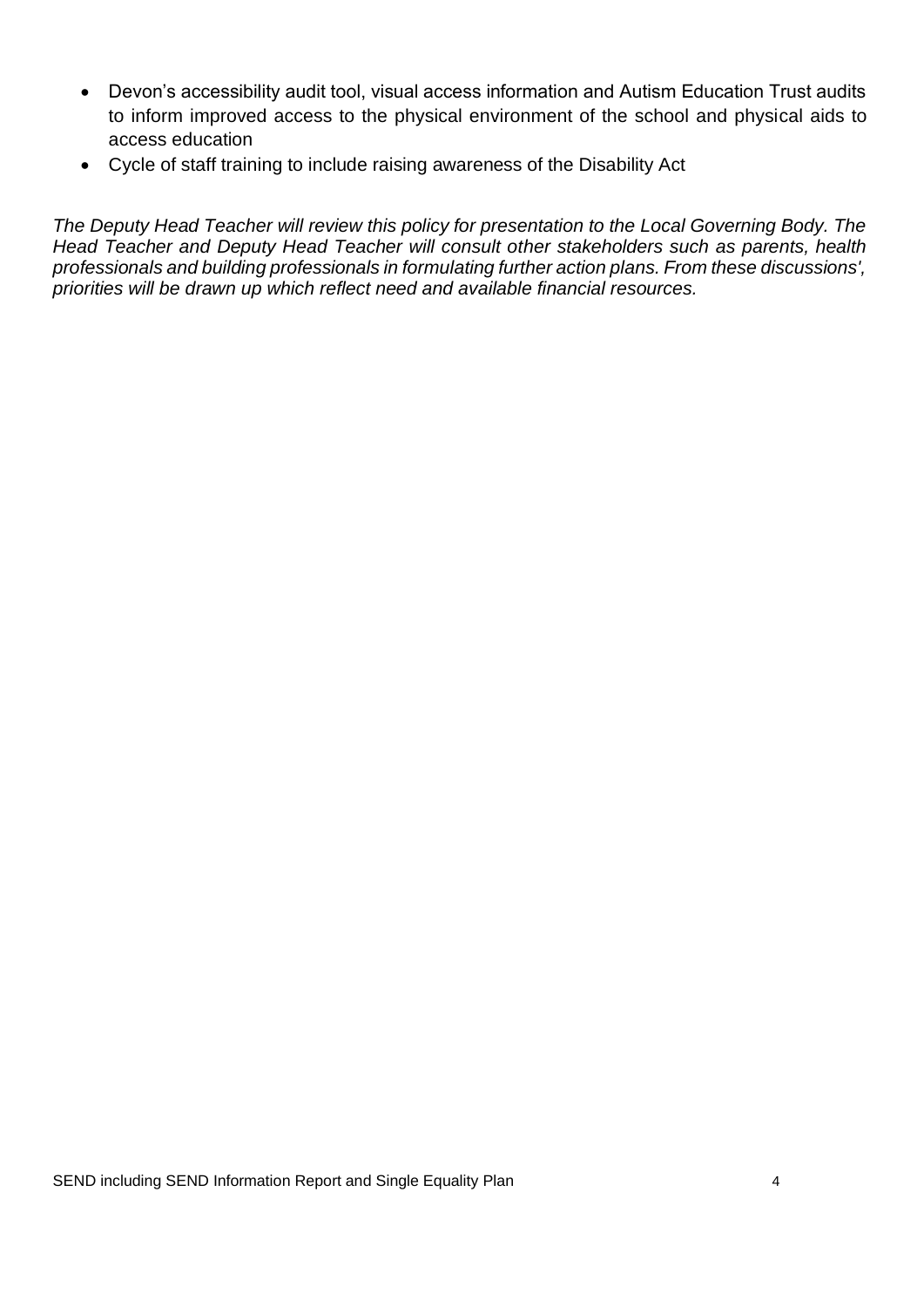# **5. Accessibility Plan: 2018-2021- reviewed annually**

| <b>Priority</b><br>(i.e. what you are<br>hoping to achieve)                                                                                                                                                  | <b>Action Required</b><br>(including necessary<br>resources)                                                                                                                                                                                                              | <b>Success Criteria</b>                                                                                                                                                                                                                                           | <b>Timescale</b><br>(i.e. when the outcome<br>will be achieved)                                                                                                | <b>Responsible</b><br>Person (s)                                                                                                     | <b>Evaluation</b><br><b>Nov 19</b>                                                                                                                                                                                                        |
|--------------------------------------------------------------------------------------------------------------------------------------------------------------------------------------------------------------|---------------------------------------------------------------------------------------------------------------------------------------------------------------------------------------------------------------------------------------------------------------------------|-------------------------------------------------------------------------------------------------------------------------------------------------------------------------------------------------------------------------------------------------------------------|----------------------------------------------------------------------------------------------------------------------------------------------------------------|--------------------------------------------------------------------------------------------------------------------------------------|-------------------------------------------------------------------------------------------------------------------------------------------------------------------------------------------------------------------------------------------|
|                                                                                                                                                                                                              |                                                                                                                                                                                                                                                                           |                                                                                                                                                                                                                                                                   |                                                                                                                                                                |                                                                                                                                      |                                                                                                                                                                                                                                           |
| To narrow the gap in<br>attainment and<br>progress for children<br>receiving pupil<br>premium funding and<br>with SEND in relation<br>to other pupils within<br>school and nationally-<br>see SIP objective. | To follow the School<br><b>Improvement Plan</b><br>action for addressing<br>equality of provision<br>and outcomes for<br>pupils identified as<br>'disadvantaged' or with<br>SEND.                                                                                         | - The 'gap' in<br>attainment and<br>progress between<br>disadvantaged/SEND<br>pupils narrows in<br>comparison to 'other'<br>pupils nationally.                                                                                                                    | Autumn 2018/19/20 -<br>annual reporting of<br>data * No data Autumn<br><b>20 COVID 19</b><br>Data trends following<br>progress meetings to<br>be shared NOV 20 | - Headteacher<br>- SLT<br>-Middle leaders                                                                                            | <b>Annual data</b><br>outcomes shared<br>with LGB- HT<br>report identifies<br>trends to<br>challenge                                                                                                                                      |
| To anticipate the<br>needs of incoming<br>pupils from a new<br>group related to<br>disability equality and<br>protected<br>characteristics.                                                                  | To promote the<br>aspects of the<br>Accessibility Plan and<br>equality plans within<br>the school community<br>through a working<br>party of stakeholders.<br>To action the school's<br>awareness and<br>provision for groups of<br>pupils and<br>stakeholders related to | Potential vulnerable<br>groups are<br>represented in policies<br>and action taken from<br>the audit process to<br>ensure the school is<br>able to respond to all<br>stakeholders needs.<br>Teachers are confident<br>in providing high<br>quality first teaching- | Summer 2021                                                                                                                                                    | - Deputy<br><b>Head/Deputy</b><br><b>SENDCo</b><br>- Working party<br>of stakeholders<br>- Inclusion<br>Governor<br>monitor progress | <b>Partially met,</b><br>ongoing-<br>12/3/2019<br>planning meeting<br>held Deputy<br>Head/Inclusion<br>Governor; SEND<br>pupil voice<br>gathered 22/5/19;<br><b>AET</b> training<br>organised for<br>TLP/LGB spring<br>2020; review of VI |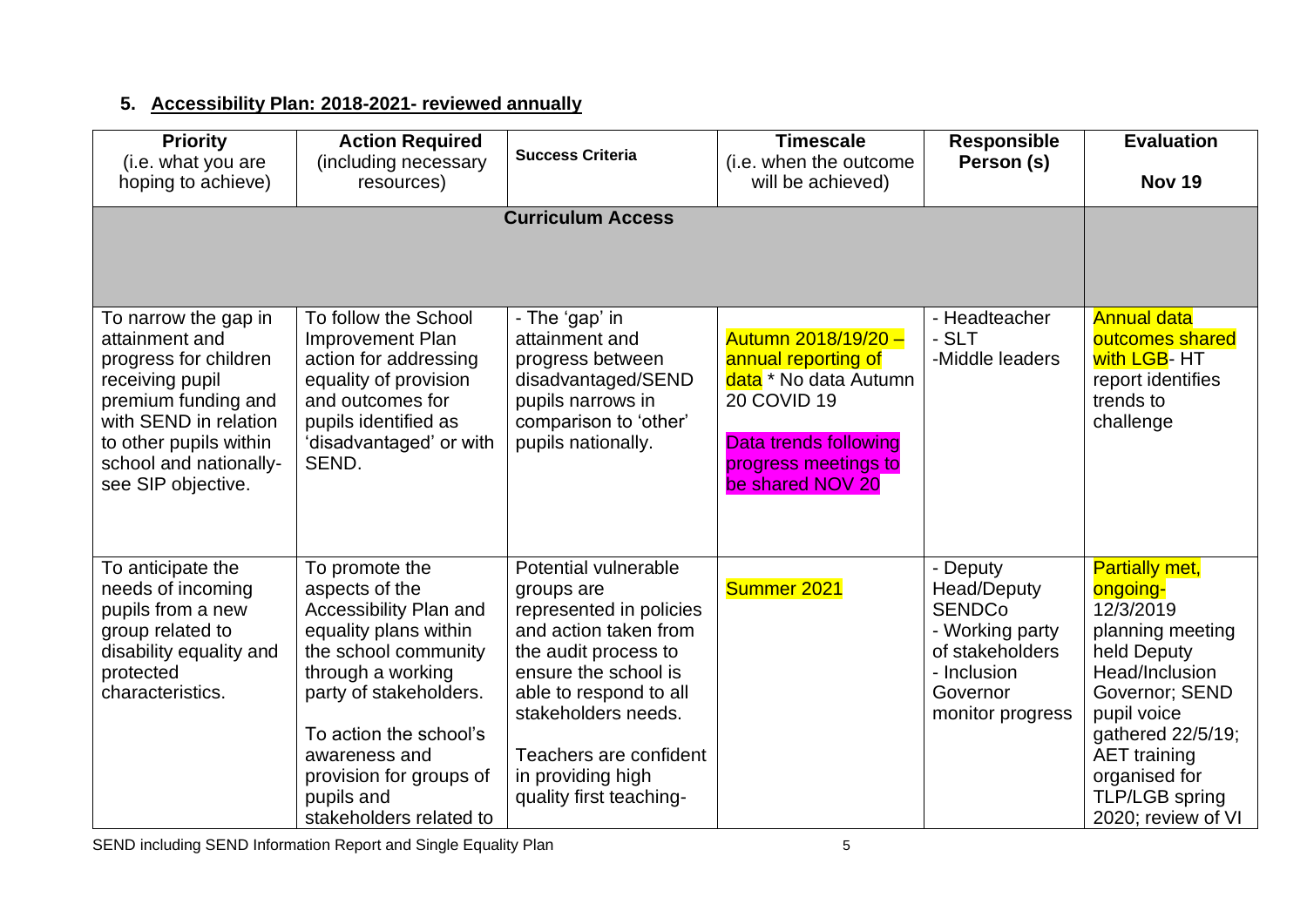|                                                                                                                                                                                  | disability and protected<br>characteristics-for<br>example, addressing<br>LGBT+ within policies;<br>VI training, graduated<br>response<br>understanding.<br>-Complete the Devon<br>accessibility audit tool<br>to identify further<br>priorities and action,<br>relating to school<br>context, training,<br>school provision,<br>outcomes for pupils,<br>mechanisms for<br>involvement, action<br>planning, reporting and<br>publication. | universal provision- to<br>meet SEND needs.                                                                                                                                                                              |                                       |                                                                                                    | audit site manager<br>and Deputy Head<br>completed; VI<br>training booked for<br>28.04.2020<br><b>PDM</b> training Aut<br>$2020 - QFT$ and<br><b>SEND - actioned</b>                                                                                                                                                                                               |
|----------------------------------------------------------------------------------------------------------------------------------------------------------------------------------|-------------------------------------------------------------------------------------------------------------------------------------------------------------------------------------------------------------------------------------------------------------------------------------------------------------------------------------------------------------------------------------------------------------------------------------------|--------------------------------------------------------------------------------------------------------------------------------------------------------------------------------------------------------------------------|---------------------------------------|----------------------------------------------------------------------------------------------------|--------------------------------------------------------------------------------------------------------------------------------------------------------------------------------------------------------------------------------------------------------------------------------------------------------------------------------------------------------------------|
| To promote positive<br>attitudes, relationships<br>and understanding to<br>disability, protected<br>characteristics and<br>between all groups<br>within our school<br>community. | - Invite volunteers,<br>(pupil, parent, staff,<br>Governor, community)<br>from consultation in<br>June 2018 to address<br>outcomes and<br>incorporate into 2019<br>review of priority<br>action.<br>-Complete the Devon<br>accessibility audit tool<br>to identify further<br>priorities and action,<br>relating to school                                                                                                                | - Stakeholders from<br>the school are actively<br>included in the annual<br>review of the<br>accessibility plan.<br>- Outcomes of AET, VI,<br>Devon's accessibility<br>audit are incorporated<br>into the 2020 review of | Summer 2020 - held<br>due to COVID 19 | - Deputy Head<br>- Working party<br>of stakeholders<br>- Inclusion<br>Governor<br>monitor progress | <b>Partially met,</b><br>ongoing- AET<br>audits completed<br>March 2018,<br>February 2019 by<br>Deputy<br>Head/CAIRB<br>Teacher - fed into<br><b>LA CAIRB</b><br><b>Quality</b><br><b>Assurance report</b><br>summary<br>This school continues to<br>provide a very strong model<br>of inclusion. The school is<br>clearly committed to<br>supporting the holistic |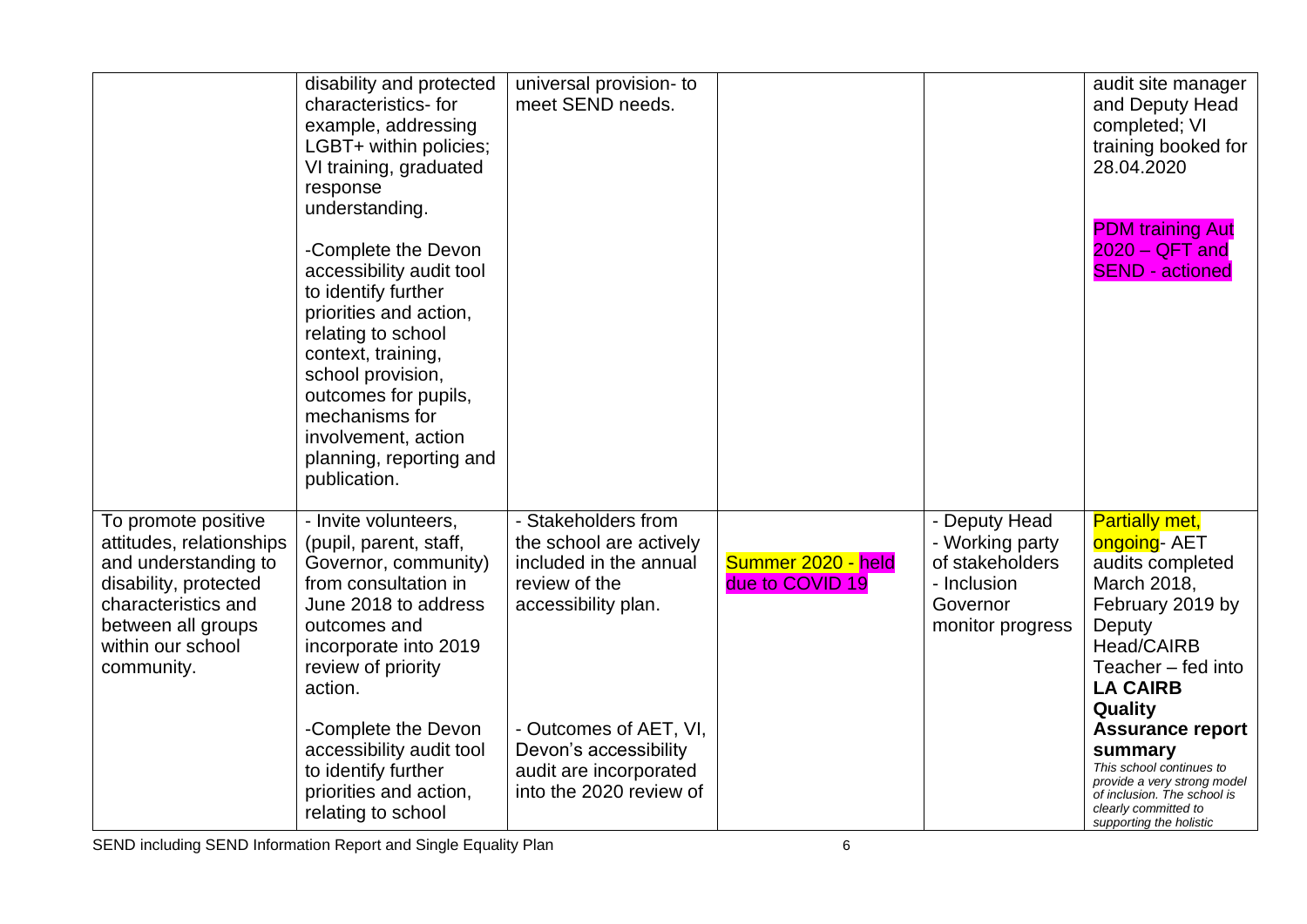| context, training,<br>school provision,<br>outcomes for pupils,<br>mechanisms for<br>involvement, action<br>planning, reporting and<br>publication. | the Accessibility and<br>Equality Plan.                                                               |             | development of its pupils,<br>supporting high quality<br>learning and ensuring<br>parents and families are<br>engaged at the heart of this<br>process.<br>; Rehabilitation<br>Officer for VI<br>Children (ROVIC)<br>18/09/19<br>monitoring<br>feedback ROVIC<br>reports<br><b>Education-no</b><br>intervention has<br>presently been<br>identified<br><b>Completed- June</b><br>2018 all staff |
|-----------------------------------------------------------------------------------------------------------------------------------------------------|-------------------------------------------------------------------------------------------------------|-------------|------------------------------------------------------------------------------------------------------------------------------------------------------------------------------------------------------------------------------------------------------------------------------------------------------------------------------------------------------------------------------------------------|
| -Three year cycle for<br>staff/governors training<br>related to Disability Act                                                                      | - Staff/governors<br>attitudes and<br>understanding of<br>disability impacts in<br>community cohesion | Summer 2018 | training on<br><b>Disability Act and</b><br>letter (appendix 1)<br>shared with all<br>stakeholders                                                                                                                                                                                                                                                                                             |
| -To review the system<br>for reporting<br>hate/prejudicial<br>incidents to LGB and<br>LA                                                            | - LA/LGB monitoring of<br>hate/prejudicial<br>incidents lessens over<br>three years                   | Autumn 2021 |                                                                                                                                                                                                                                                                                                                                                                                                |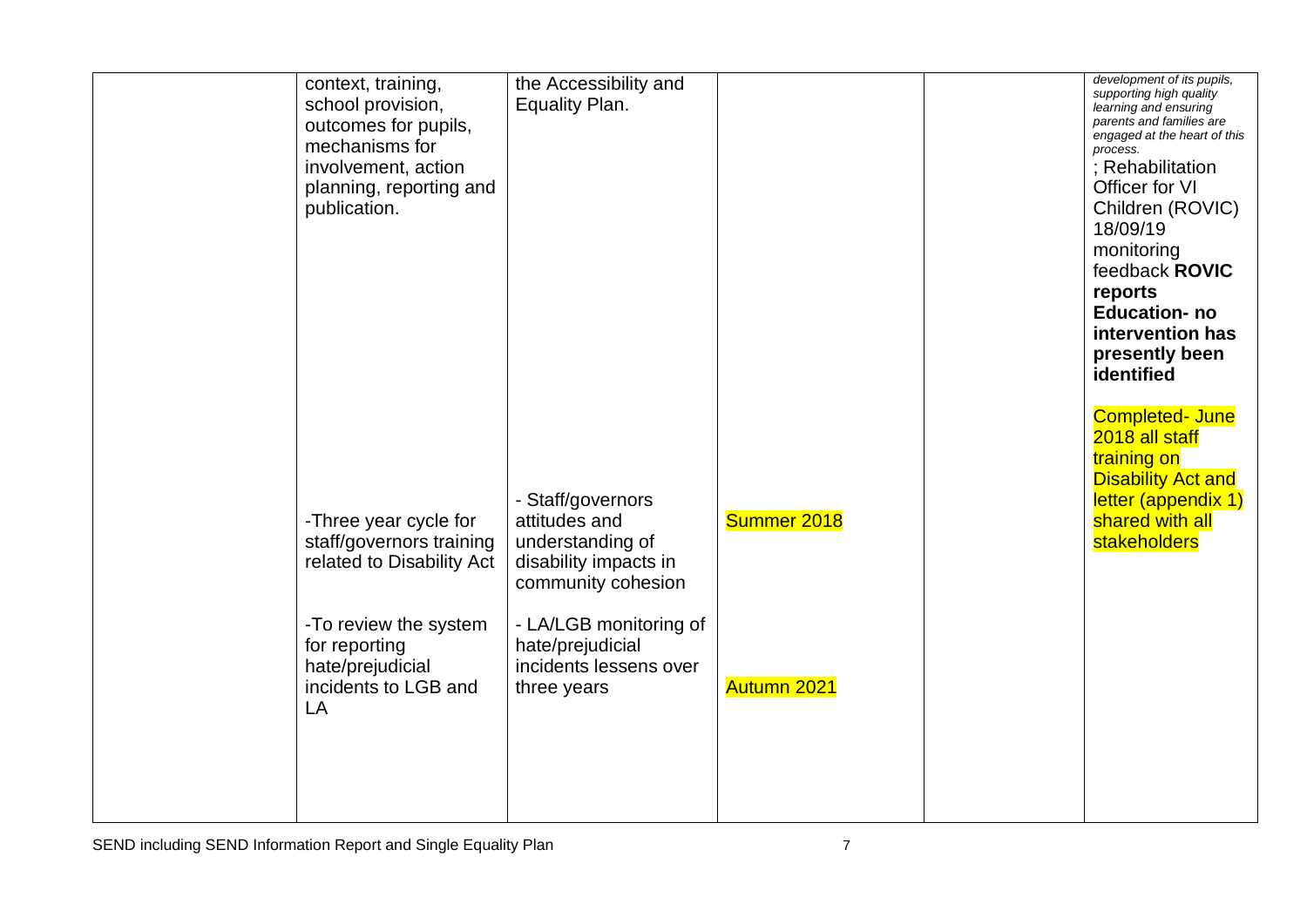| <b>Remote Learing - To</b><br>audit pupils' access to<br>online leanring/remote<br>learning - COVID 19<br>and plan and deliver<br><b>IT strategy to support</b><br>(hardware and<br>internet access)                                               | <b>Survey to parents</b><br>to get data<br><b>Prioritise provision</b><br>needs<br><b>Allocate funding</b><br>and purchase<br>Loan agreement<br>between schoo and<br>families                                                                                                                                                                                                         | <b>All children have</b><br>provision access<br>remote leanring                    | <b>Dec 20</b> | <b>SLT</b>                                                             |                                                                                                                                                                                                                  |
|----------------------------------------------------------------------------------------------------------------------------------------------------------------------------------------------------------------------------------------------------|---------------------------------------------------------------------------------------------------------------------------------------------------------------------------------------------------------------------------------------------------------------------------------------------------------------------------------------------------------------------------------------|------------------------------------------------------------------------------------|---------------|------------------------------------------------------------------------|------------------------------------------------------------------------------------------------------------------------------------------------------------------------------------------------------------------|
|                                                                                                                                                                                                                                                    |                                                                                                                                                                                                                                                                                                                                                                                       | <b>Provision of Information</b>                                                    |               |                                                                        |                                                                                                                                                                                                                  |
| To review the school's<br>accessibility of<br>information for all<br>stakeholders-the<br>website,<br>communication<br>channels for families<br>with needs related to<br>disability and<br>protected<br>characteristics, a<br>variety of languages. | To review the website<br>and ensure information<br>is accessible and easy<br>to locate for all<br>stakeholders.<br>To audit<br>families/stakeholders<br>needs related to<br>communication and<br>identify areas to<br>improve- for example,<br>information on DIAS,<br>identified person in<br>school to support<br>queries, information<br>available in a variety of<br>formats. etc | Feedback from all<br>stakeholders<br>represents positive<br>access to information. | Spring 2020   | - Headteacher<br>- SLT<br>- IT Technician<br>- Deputy<br><b>SENDCo</b> | <b>Partially met,</b><br>ongoing-TLP<br>audit of website<br>Oct 2019; new<br>website published<br>summer 2019;<br>LGB monitoring of<br>website spring<br>2020;<br>Website easy to<br>access - parent<br>feedback |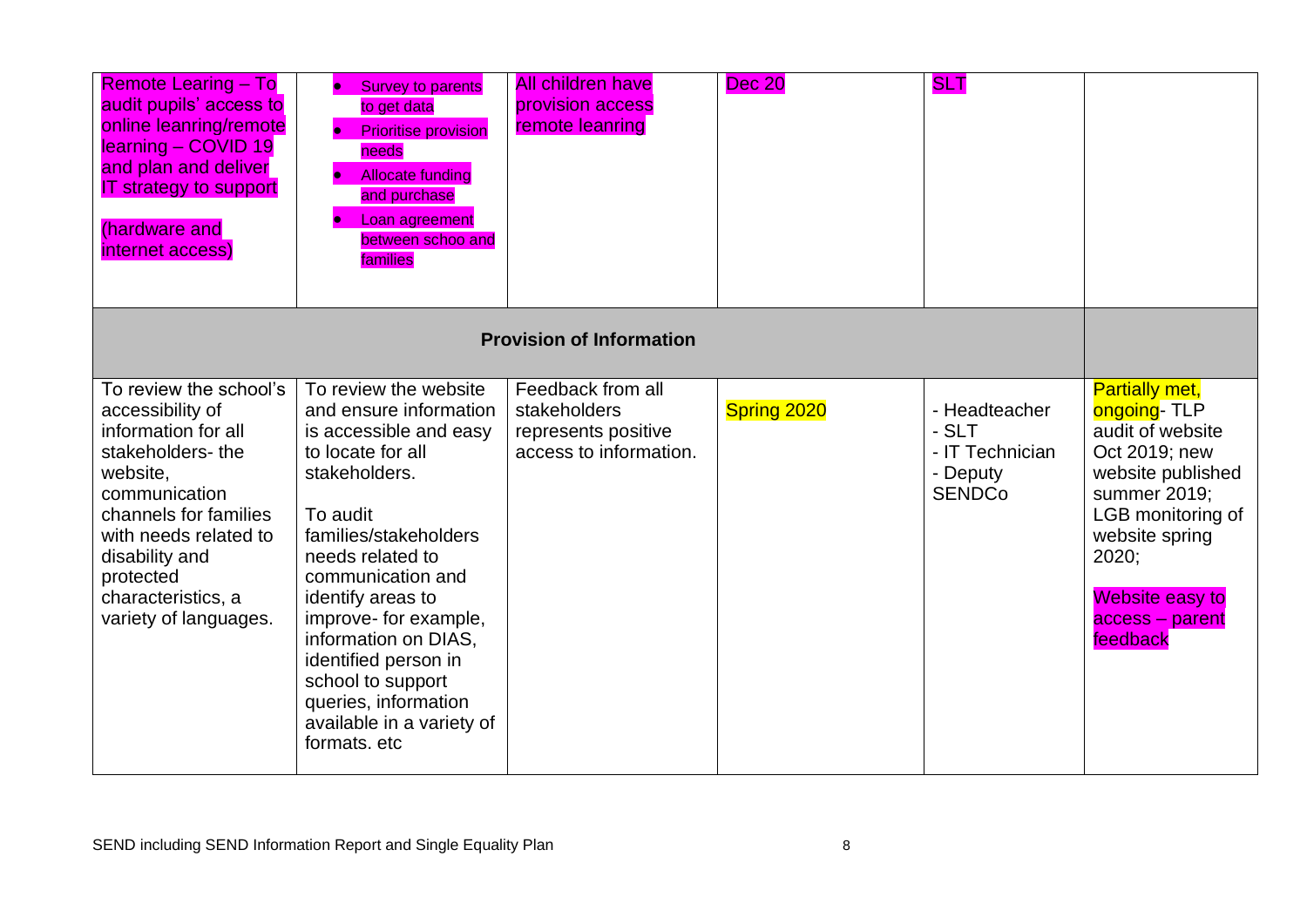| To review the Equality<br>Policy alongside the<br><b>Single Equality Plan</b><br>and ensure equality<br>objectives are focused<br>and incorporated into<br>one plan. | To ensure information<br>for families is provided<br>in different languages.<br>-To review the Single<br><b>Equality Plan alongside</b><br>the Equality Plan and<br>incorporate legislation<br>into one plan and<br>policy. | - A final policy for<br>equality incorporating<br>current legislation is<br>completed. | Autumn 2019 | - Headteacher<br>and Deputy<br>Head<br>- Working party<br>of stakeholders<br>- Inclusion<br>Governor<br>monitor progress | <b>Completed</b><br>LGB 27.11.19<br>adopted separate<br><b>Equality Policy-</b><br><b>Head Teacher</b><br>finalising equality<br>objectives for<br>spring 2020;<br>Deputy Head<br>separated SEND<br>Policy/Accessibility<br>Plan/SEN<br><b>Information Report</b><br>into separate<br>policies for ease of<br>reference/Single<br><b>Equality Plan</b><br>amalgamated into<br><b>Equality Policy</b> |
|----------------------------------------------------------------------------------------------------------------------------------------------------------------------|-----------------------------------------------------------------------------------------------------------------------------------------------------------------------------------------------------------------------------|----------------------------------------------------------------------------------------|-------------|--------------------------------------------------------------------------------------------------------------------------|------------------------------------------------------------------------------------------------------------------------------------------------------------------------------------------------------------------------------------------------------------------------------------------------------------------------------------------------------------------------------------------------------|
|                                                                                                                                                                      |                                                                                                                                                                                                                             | <b>Physical Access</b>                                                                 |             |                                                                                                                          |                                                                                                                                                                                                                                                                                                                                                                                                      |
|                                                                                                                                                                      |                                                                                                                                                                                                                             |                                                                                        |             |                                                                                                                          |                                                                                                                                                                                                                                                                                                                                                                                                      |
| To review the<br>accessibility of the                                                                                                                                | To use Devon's<br>accessibility audit tool                                                                                                                                                                                  | The health and safety<br>premises plan identifies                                      | Summer 2020 | - Headteacher.<br>Deputy Head, Site                                                                                      | <b>Completed-</b> review<br>of VI audit site                                                                                                                                                                                                                                                                                                                                                         |
| school site in relation                                                                                                                                              | and ROVIC VI audit to                                                                                                                                                                                                       | long term strategic                                                                    |             | Manager                                                                                                                  | manager and                                                                                                                                                                                                                                                                                                                                                                                          |
| to the Devon                                                                                                                                                         | identify further site                                                                                                                                                                                                       | plans to address areas                                                                 |             |                                                                                                                          | Deputy Head                                                                                                                                                                                                                                                                                                                                                                                          |
| accessibility audit                                                                                                                                                  | provision for people                                                                                                                                                                                                        | of need identified                                                                     |             |                                                                                                                          | completed; ROVIC                                                                                                                                                                                                                                                                                                                                                                                     |
| tool and                                                                                                                                                             | with a disability.                                                                                                                                                                                                          | through the audit of                                                                   |             |                                                                                                                          | reports                                                                                                                                                                                                                                                                                                                                                                                              |
| <b>Rehabilitation Officer</b>                                                                                                                                        |                                                                                                                                                                                                                             |                                                                                        |             |                                                                                                                          | <b>Education-no</b>                                                                                                                                                                                                                                                                                                                                                                                  |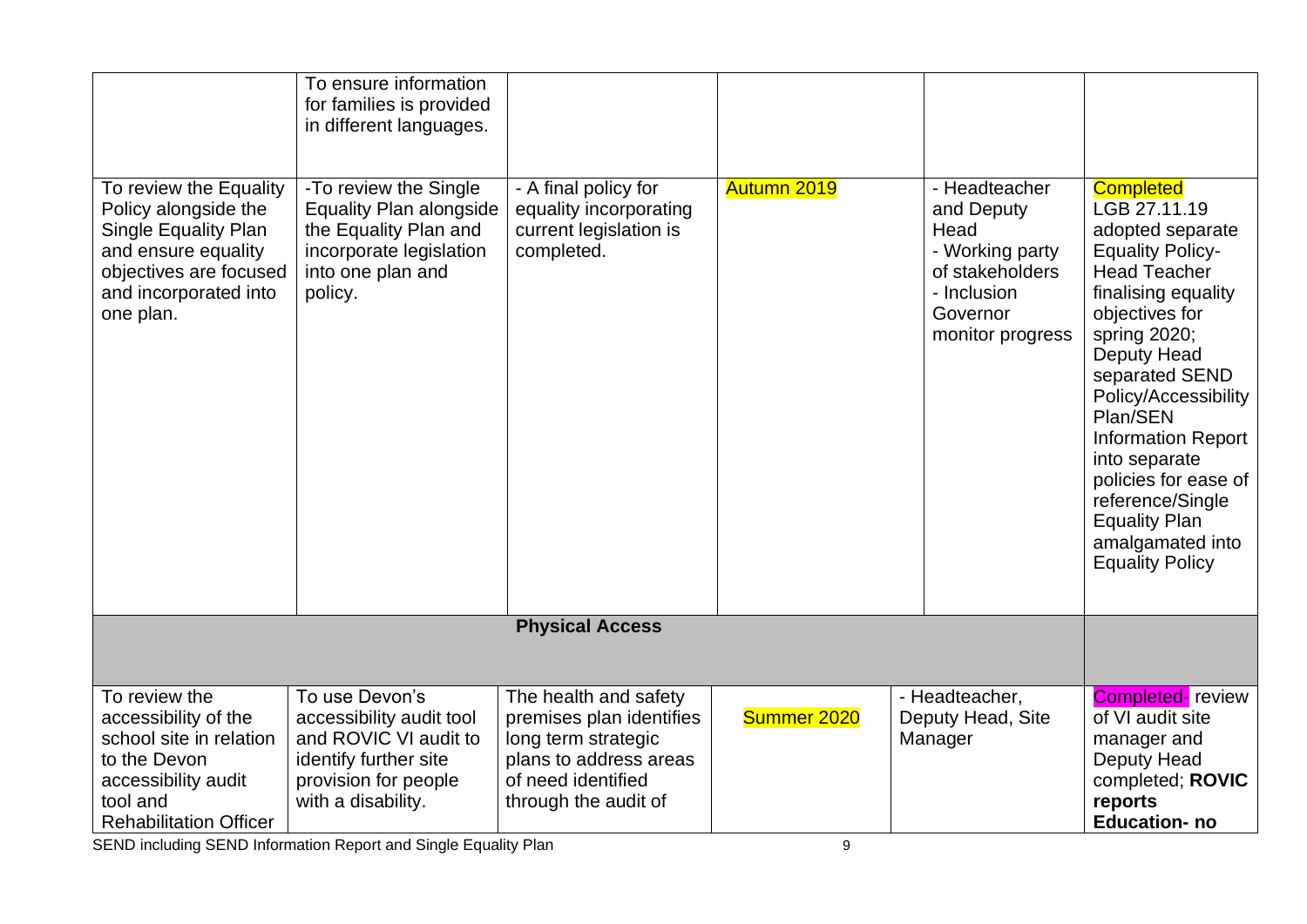| Visual Impairment for<br>Children (ROVIC)<br>audit.                                                                                                                                                |                                                                  | physical access to the<br>school site.                                                                                             |             |                                                  | intervention has<br>presently been<br>identified                                      |
|----------------------------------------------------------------------------------------------------------------------------------------------------------------------------------------------------|------------------------------------------------------------------|------------------------------------------------------------------------------------------------------------------------------------|-------------|--------------------------------------------------|---------------------------------------------------------------------------------------|
| To review the<br>signage for the<br>pupil/adult disabled<br>toilet, ensuring it is<br>re-signed as an<br>accessible toilet for<br>pupils with a<br>disability and<br>protected<br>characteristics. | To change the signage<br>of the pupil/adult<br>disabled toilets. | The signage for<br>accessible toilets in<br>school is positive for<br>people with a disability<br>and protected<br>characteristic. | Autumn 2019 | - Deputy Heda,<br>Deputy SENDCo,<br>Site Manager | <b>Completed</b><br>Signage being<br>ordered and to be<br>in place by<br>January 2020 |

**Review Date: Annual review and Accessibility Plan to be re-written in September 2021**

## **Senior Member of Staff Responsible:** Deputy Head

**Designated Member of Staff:** Gillian Courtenay- Deputy Head **Governor Responsible:** David Cresswell- Chair of Governors

#### **Historical plans**

**Strand B: Improving the extent to which disabled pupils can participate in the school curriculum**

| <b>Issue of</b><br>accessibility<br>identified | <b>Action to be taken</b> | <b>Who/when</b> | <b>Estimated cost</b> | <b>Success criteria</b> |
|------------------------------------------------|---------------------------|-----------------|-----------------------|-------------------------|
|                                                |                           |                 | £4000                 |                         |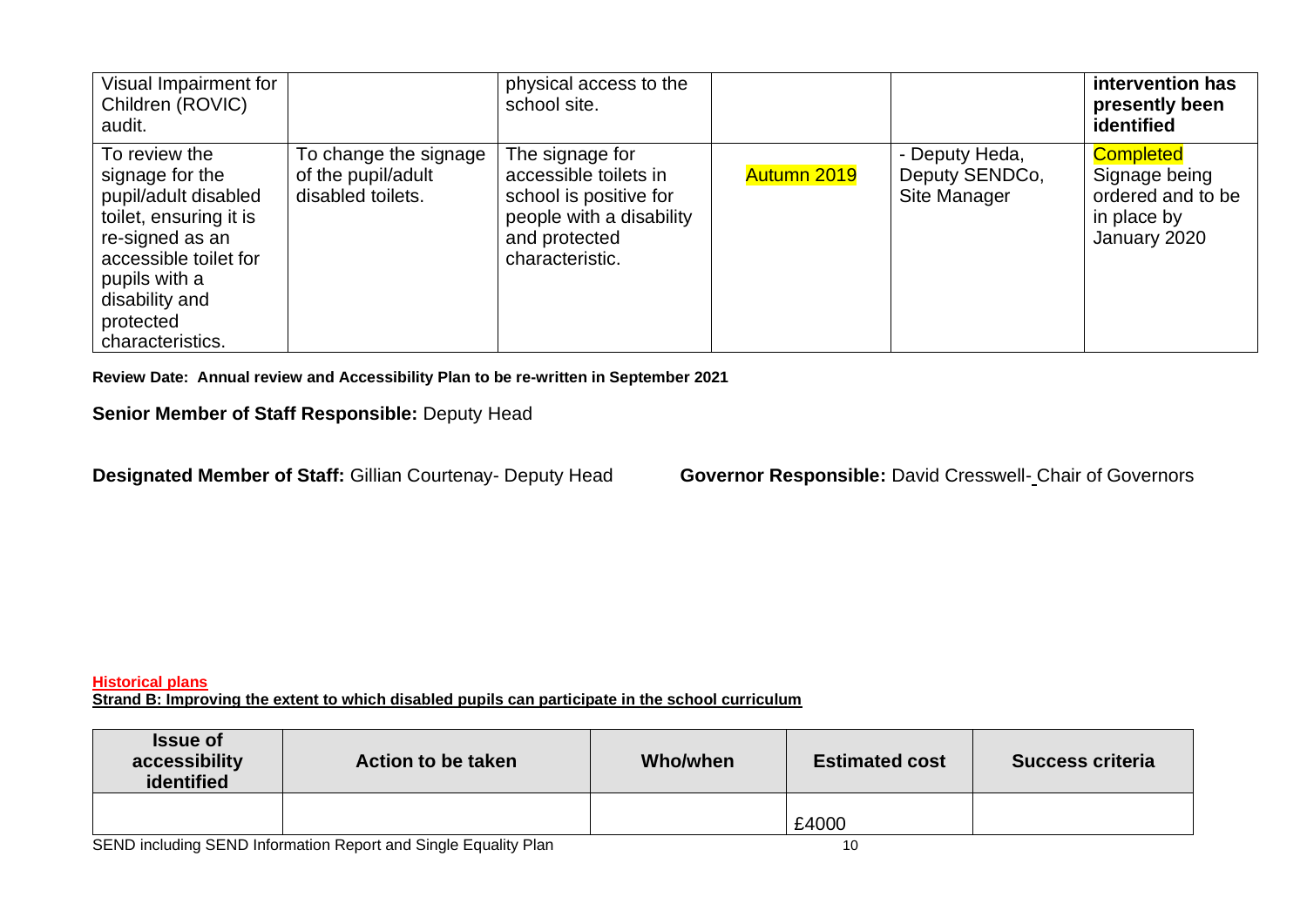| No ramped access<br>to the school<br>building                                                  | To investigate raising existing<br>concrete mounds to classroom<br>exits                                            | <b>LEA whole school</b><br>redevelopment plan<br><b>Resources</b><br>committee 2006/07 |               | Disabled access to all<br>classroom doors                                                                                                                                               |
|------------------------------------------------------------------------------------------------|---------------------------------------------------------------------------------------------------------------------|----------------------------------------------------------------------------------------|---------------|-----------------------------------------------------------------------------------------------------------------------------------------------------------------------------------------|
| No ramped or<br>disabled access to<br>front of school and<br>rear playground to<br>toilet area | To construct a ramp to front and<br>rear of the school (as part of the<br>staffroom changes)                        | <b>Resources</b><br><b>Committee LEA</b><br>March 2007                                 | £6000 - £8000 | Disabled access to front<br>of school                                                                                                                                                   |
| No internal means of<br>access from KS1<br>area to I.T. suite                                  | To investigate a means of internal<br>movement from one level to<br>another (there is currently external<br>access) | <b>Resources</b><br>Committee<br><b>April 2008</b>                                     | £6000         | Internal disabled access<br>from one level to<br>another.<br>Been to see school in<br>Ivybridge £5000-£6000<br>per square lift – works<br>well - John Stevens.<br>Space may be an issue |

#### **Historical plans**

**Strand B: Improving the Physical Environment of the School**

| <b>Issue of</b><br>accessibility<br>identified | Action to be taken                                         | Who/when                       | <b>Estimated cost</b> | <b>Success criteria</b>                   |
|------------------------------------------------|------------------------------------------------------------|--------------------------------|-----------------------|-------------------------------------------|
| No ramped access<br>to the school<br>building  | To investigate highering up<br>existing concrete mounds to | Resources<br>committee 2007/08 | £4000                 | Disabled access to all<br>classroom doors |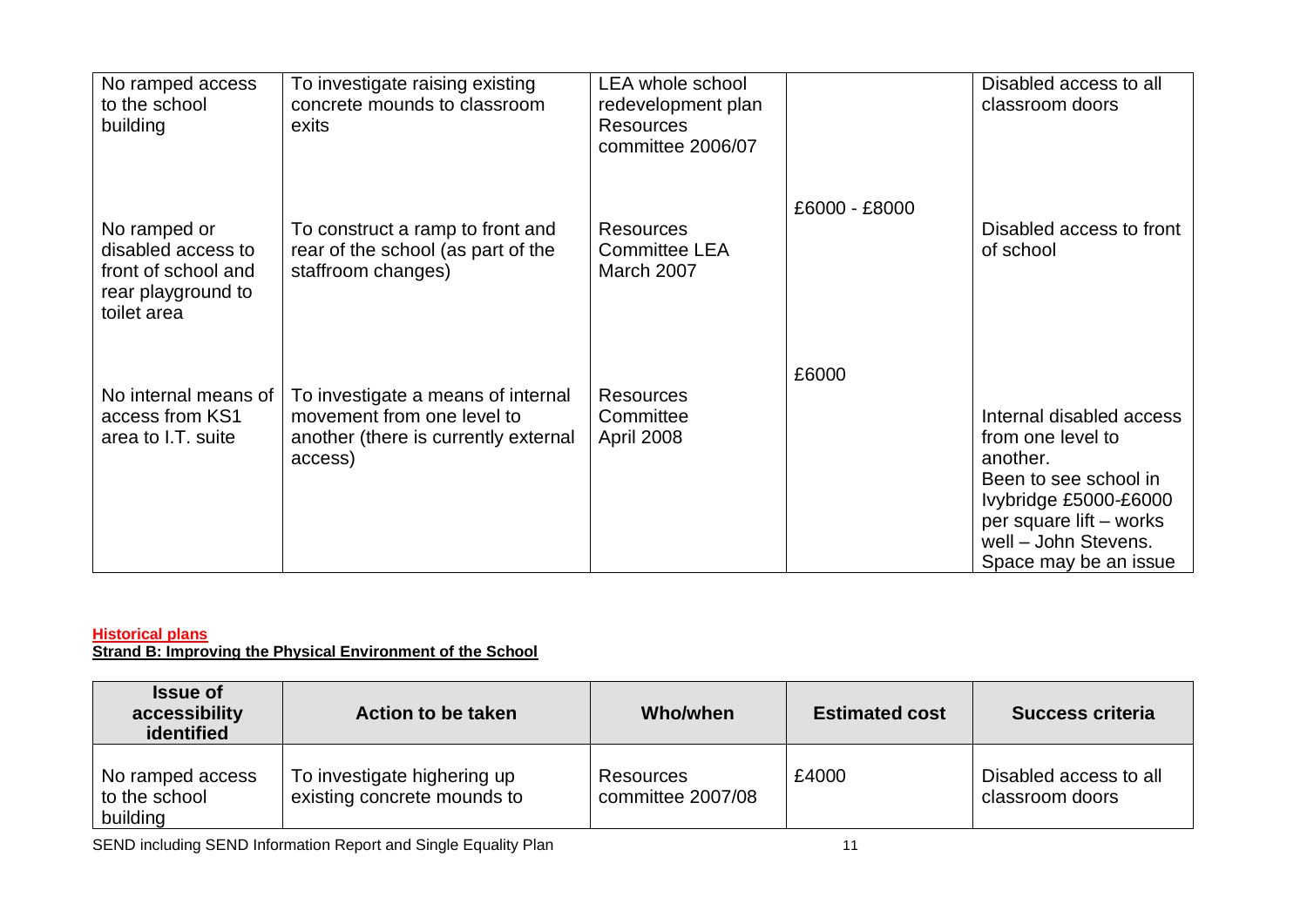|                                                               | classroom exits / communal<br>entrances                                                                             |                                       |                |                                                           |
|---------------------------------------------------------------|---------------------------------------------------------------------------------------------------------------------|---------------------------------------|----------------|-----------------------------------------------------------|
| No ramped access<br>to Year 4 mobile                          | To construct a ramp allowing<br>access to Year 4 mobile                                                             | <b>Resources</b><br>Committee 2004/05 | £3500          | Disabled access to Year<br>4 mobile classroom             |
| No ramped or<br>disabled access to<br>front of school         | To construct a ramp to rear of the<br>school                                                                        | <b>Resources</b><br>Committee 2007/08 | £6000 - £8000  | Disabled access to rear<br>of school                      |
| No internal means of<br>access from KS1<br>area to I.T. suite | To investigate a means of internal<br>movement from one level to<br>another (there is currently external<br>access) | Resources<br>Committee 2007/08        | <b>Unknown</b> | Internal disabled access<br>from one level to<br>another. |

#### **Historical plans Strand C: Improving the delivery of information of the School**

| <b>Issue of</b><br>accessibility<br>identified                                                   | <b>Action to be taken</b>                                                                                                                                                               | Who/when                                                          | <b>Estimated cost</b> | <b>Success criteria</b>                                                     |
|--------------------------------------------------------------------------------------------------|-----------------------------------------------------------------------------------------------------------------------------------------------------------------------------------------|-------------------------------------------------------------------|-----------------------|-----------------------------------------------------------------------------|
| No parent<br>accessible<br>information on<br>school approach to<br>SEND/disability on<br>website | To produce one document<br>detailing information on the<br>school's approach to SEND,<br>inclusion, disability.<br>To have available to all parents<br>SEND information at parent point | <b>Inclusion</b><br>Manager/Andy by<br>end of spring term<br>2008 | None                  | One document detailing<br>inclusion, disability and<br><b>SEND policies</b> |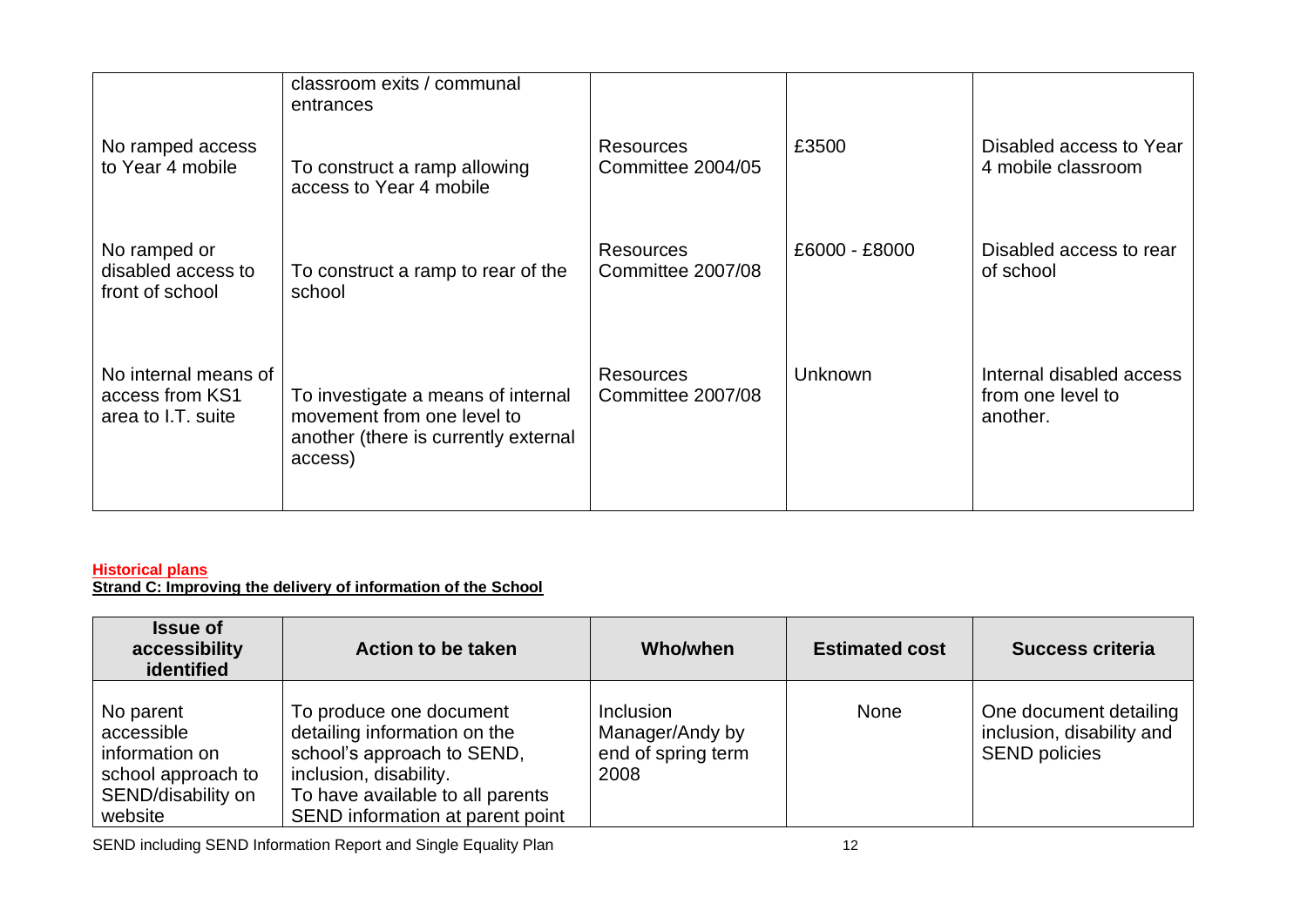| No documentation to<br>ensure all SEND<br>abbreviations are<br>understood | A key to explain abbreviated terms<br>used in IEP's, to be given out to<br>staff and parents at termly<br><b>Inclusion Review</b> | Inclusion Manager by<br>autumn term 2007 | None | Staff and parents keep<br>copy of SEND key with<br>termly IEP |
|---------------------------------------------------------------------------|-----------------------------------------------------------------------------------------------------------------------------------|------------------------------------------|------|---------------------------------------------------------------|
|                                                                           |                                                                                                                                   |                                          |      |                                                               |
|                                                                           |                                                                                                                                   |                                          |      |                                                               |

#### **Appendix 1**

## **How we have involved all participants in developing this plan**

In the development of the Accessibility Plan, a consultation process was incorporated to include parents and carers, their children, the staff, the governors and other users of the school.

A questionnaire was sent out to all those within the school community, to gather information on their views in relation to the Equality Act. This included a named designated staff member (Deputy Head Teacher) that people could approach in relation to the scheme and offered confidential support in discussing any issues that may have arisen out of the consultation process.

This was very useful in gathering information in identifying barriers that people faced in their access to the school's provision and environment. The consultation also provided information on finding out what the strengths of the school were in supporting the diverse needs of the school community,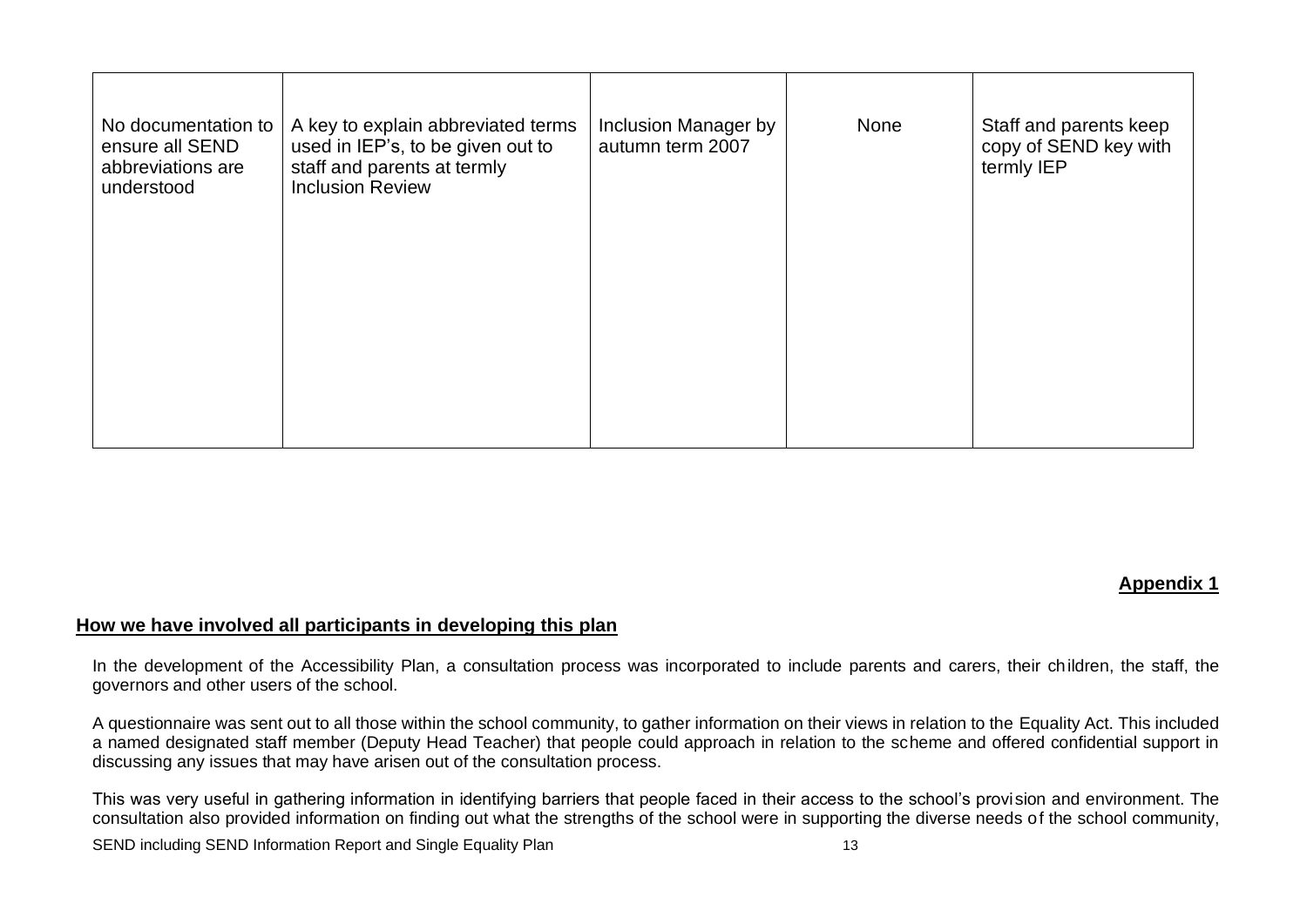identifying any ongoing concerns, requesting ideas and views about any further reasonable adjustments that could be made to support people with a disability or protected characteristic and considering the communities opinions in relation to priorities for our action plan and ways in which to promote diversity and equality throughout our school.

4<sup>th</sup> June 2018

Dear Parent/Carer,

The Equality Act 2010 requires public sector bodies, including schools, to promote equality for people with a disability in every aspect of their work and protect people from discrimination and harassment.

The Act defines a disability as:

*'When a person has a physical or mental impairment which has a substantial and long term adverse effect on that person's ability to carry out normal day to day activities.' (Disability Act 2010, 4.4)*

The Public Sector General Duty (section 149), introduced by the Equality Act, extends this positive promotion to have due regard to promote equality for all people and this extends to all protected characteristics- race, disability, sex, age, religion or belief, sexual orientation, pregnancy and maternity and gender reassignment (gender identity).

As a school we need to have a regard to:

- $\triangleright$  Eliminate discrimination, harassment, victimisation and any other prohibited conduct
- $\triangleright$  Advance equality of opportunity
- ➢ Foster good relations between people

(General Duty, section 149)

I am currently reviewing our equality objectives to inform our Equality Policy, Disability Equality Scheme and accessibility plan and would like to engage you for your views on our current provision relating to equality of opportunity. I am gathering information from staff, pupils, parents, governors and visitors to the school.

#### **Please complete the questionnaire provided and return to your child's class teacher by Monday 25th June 2018.**

Kind regards,

Gillian Courtenay Deputy Head for Inclusion and Safeguarding